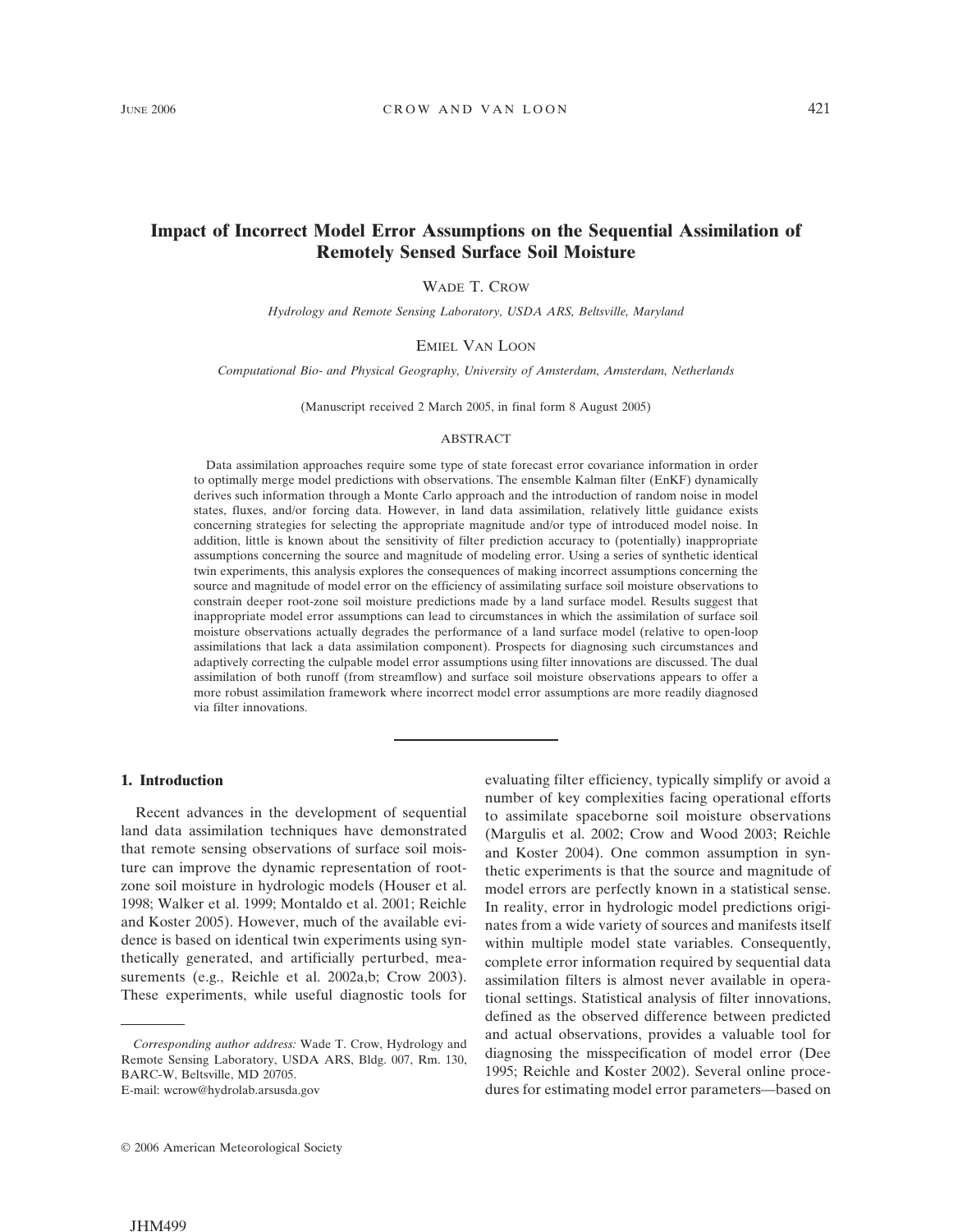the analysis of filter innovations—have been introduced for geophysical models (e.g., Mitchell and Houtekamer 1999). However such adaptive filtering techniques have not been widely applied to hydrologic models.

The ensemble Kalman filter (EnKF) is a sequential data assimilation technique that dynamically updates model error covariance information by generating an ensemble of model predictions consisting of individual model realizations independently perturbed by some type of assumed model error. State forecast error covariance information is sampled from this ensemble and used to update model state predictions via the Kalman filter update equation. Model error assumed in order to generate the ensemble may not be an accurate reflection of actual model error. If this is the case, the accuracy of predictions made by the filter will be degraded. Relative to other types of geophysical models, errors in hydrologic models originate from a particularly wide range of sources including poorly specified initial conditions, errors in specified atmospheric forcings, inappropriate parameter choices, neglect of subgrid land surface heterogeneity, and inaccurate model physics. The flexibility of the ensemble Kalman filter with regard to the type and source of model error is frequently cited to support its use in hydrologic data assimilation (see, e.g., Crow and Wood 2003). However, such flexibility cannot be fully exploited if the structure and source of model errors is not constrained in some realistic way. In addition, while the sensitivity of the extended Kalman filter (EKF) to incorrect model error specification has been frequently studied since Ljung (1979), relatively little is currently known about the impact of poorly specified model error on the application of the EnKF to hydrologic problems.

This analysis is based on using the EnKF to carry out a series of synthetic identical twin experiments whereby errors used to generate hydrologic model ensembles (and calculate state forecast error covariance information for the EnKF) are statistically distinct from errors used to originally perturb the model. The impact of inaccurate model error assumptions on the quality of integrated root-zone soil moisture predictions made by the EnKF is evaluated, and the potential for adaptively improving filter results based on the statistical analysis of filter innovations is examined.

#### **2. Approach**

The approach is based on a series of synthetic filtering experiments aimed at the assimilation of daily spaceborne surface soil moisture retrievals into a hydrologic model operating over the approximately 1000-



FIG. 1. Schematic diagram of the synthetic filtering experiment.

km2 Big Cabin Creek watershed in northeastern Oklahoma. Figure 1 contains a schematic representation of the experimental approach. Synthetic identical twin experiments are based on designating a single hydrologic model realization as a "truth run" that produces a set of "truth states" (i.e., soil moisture and temperature values at various depths) and, when processed through an observation operator, "truth observations" (i.e., surface soil moisture or corresponding observed variable). Because of modeling and observing errors, neither quantity can be known with perfect certainty. In a synthetic twin experiment, this uncertainty is reflected through the synthetic application of modeling error to truth states (to produce "modeled states") and synthetic observing errors to truth observations (to produce "actual observations"). This error will be referred to as "actual error." "Open loop" simulations are those in which actual errors are implemented but not corrected. The EnKF methodology attempts to correct for the impact of actual model error (i.e., correct modeled states back to truth states) by assimilating observations related to model states. It does so by assuming a given statistical structure for assumed model error and using this assumption to construct a Monte Carlo–based ensemble of model state and observation predictions from which the error covariance information required by the Kalman filter update equation is estimated. The best filtering results will be obtained when the assumed error used to construct the ensemble is an accurate statistical representation of the actual error used to originally perturb the truth simulation. However, in real operational settings, little information may be available concerning the statistical properties of actual model error. This lack of information may degrade the ability of the filter to correct model error.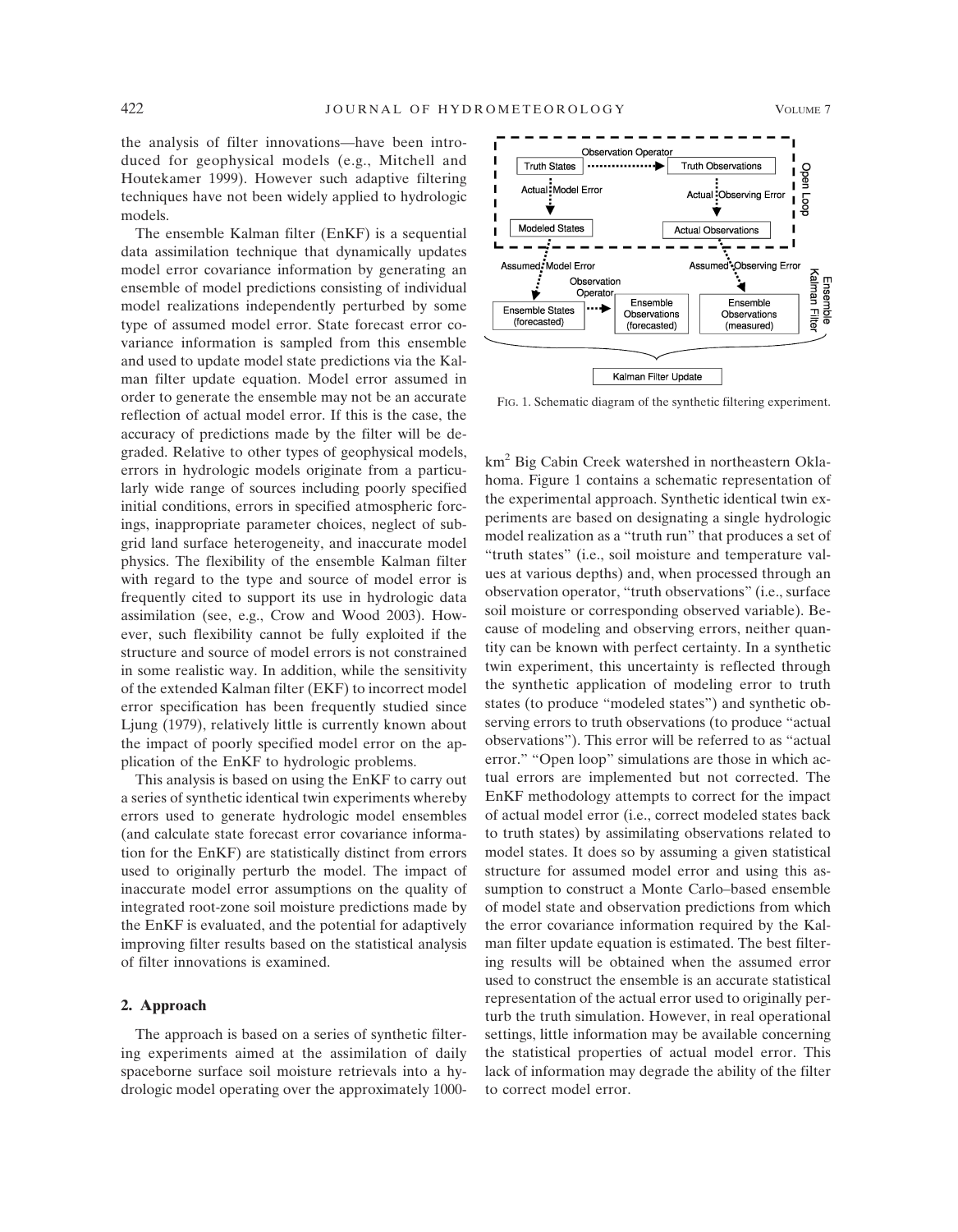This article utilizes the synthetic twin methodology outlined in Fig. 1 to study cases in which "assumed model error" on the left-hand side of Fig. 1 differs statistically from "actual model error" above it. The analysis implicitly neglects the impact of incorrect assumptions concerning observing error by assuming observation error statistics to be perfectly known. Such reductionism is necessary for an initial examination of these issues. However, an integrated analysis capturing the interplay between misspecified observing and modeling errors will eventually be necessary. Specific aspects of our methodology are discussed in the following subsections.

### *a. The ensemble Kalman filter*

The ensemble Kalman filter is based on the generation of an ensemble of model predictions to estimate the state forecast covariance information required by the standard Kalman filter for the updating of model predictions with observations (Evensen 1994; Burgers et al. 1998; Reichle et al. 2002a). The EnKF can be generalized using a state space representation of model prediction and observation operators. Take  $Y(t)$  to be a vector of land surface state variables at time *t*. The equation describing the evolution of these states, as determined by a land surface model **F**, is given by

$$
\frac{d\mathbf{Y}}{dt} = \mathbf{F}(\mathbf{Y}, \mathbf{w}),\tag{1}
$$

where **w** relates errors in model physics, parameterization, and/or forcing data and is taken to be mean zero with a covariance  $C_w$ . In this analysis, **Y** will contain all the soil water and energy storage (i.e., soil moisture and soil temperature) states of the hydrologic model. The goal of the filtering problem is to constrain these forecasts using a set of observations that are related to the model states contained in **Y**. Let the operator **M** represent the observation process that relates **Y** to the actual measurements taken at time  $t_k$ .

$$
\mathbf{Z}_k = \mathbf{M}[\mathbf{Y}(t_k), \mathbf{v}_k],\tag{2}
$$

where  $\mathbf{v}_k$  represents Gaussian measurement error with covariance  $\mathbf{C}_v$  and  $\mathbf{Z}_k$  is an *m*-dimensional vector containing a set of observations. Here, both streamflow observations and surface soil moisture retrievals (ostensibly from a remote sensing source) will be considered for **Z**. The EnKF is initialized by the introduction of synthetic Gaussian error into initial conditions and generating an ensemble of model predictions using Eq. (1). At the time of measurement, predictions made by the *i*th model replicate are referred to as the state forecast **Y***i* . If **F** and **M** are linear and all errors are additive,

independent, and Gaussian, the optimal updating of **Y***<sup>i</sup>* by the measurement  $\mathbf{Z}_k$  is given by

$$
\mathbf{Y}_{+}^{i} = \mathbf{Y}_{-}^{i} + \mathbf{K}_{k}[\mathbf{Z}_{k} + \mathbf{v}_{k} - \mathbf{M}_{k}(\mathbf{Y}_{-}^{i})] \tag{3}
$$

and

$$
\mathbf{K}_k = [\mathbf{C}_{YM}(\mathbf{C}_M + \mathbf{C}_v)^{-1}]_{t=t_k},\tag{4}
$$

where  $C_M$  is the covariance matrix of the forecasted observations  $M_k(Y^i)$  and  $C_{YM}$  is the cross-covariance matrix linking the forecasted observations with the state variables contained in Y*<sup>i</sup>* . Both covariances are statistically estimated from all individual ensemble realizations and calculated around the ensemble mean. Here Y<sup>*i*</sup> signifies the updated or analysis state representation. Filter predictions are obtained by averaging analysis representations across the model ensemble. Of particular interest here are modeling errors represented by **w** in (1) and the impact of making inaccurate assumptions concerning their source and magnitude. One potential diagnostic tool is the filter innovation  $(\nu_k)$ , defined as

$$
\nu_k = \langle \mathbf{Z}_k - \mathbf{M}_k (\mathbf{Y}_-^i) \rangle, \tag{5}
$$

where the brackets represent ensemble averaging. If all the assumptions underlying the optimality of the EnKF filter (e.g., fully linear models and additive Gaussian error) are met and **w** is perfectly represented in a statistical sense, then  $\nu_k$  should be mean zero, temporally uncorrelated, and have a variance of  $m^{-1}(\mathbf{C}_M + \mathbf{C}_v)$ . Or, alternatively the variable  $\alpha_k$ , defined as

$$
\alpha_k = m^{-1} \nu_k^{\mathrm{T}} (\mathbf{C}_M + \mathbf{C}_v)^{-1} \nu_k \tag{6}
$$

should be mean one and temporally uncorrelated (Dee 1995). Normalized innovations have value as a diagnostic tool since various statistical choices for modeling errors used to generate the forecast ensemble can be evaluated based on how closely the resulting innovation time series statistics match these values. Being essentially the normalized second moment of  $\nu_k$ , the mean of  $\alpha_k$  over time provides an integrated measure of the deviation of innovation mean and variance quantities from theoretical expectations. For instance, overestimation (underestimation) of model error will generally lead to a time series of  $\alpha$  with a mean less than (greater than) one. Adaptive tuning strategies exploit the operational availability of innovation statistics by tuning assumed levels of model error such that the statistical properties of  $\alpha_k$  are optimized (Mitchell and Houtekamer 1999).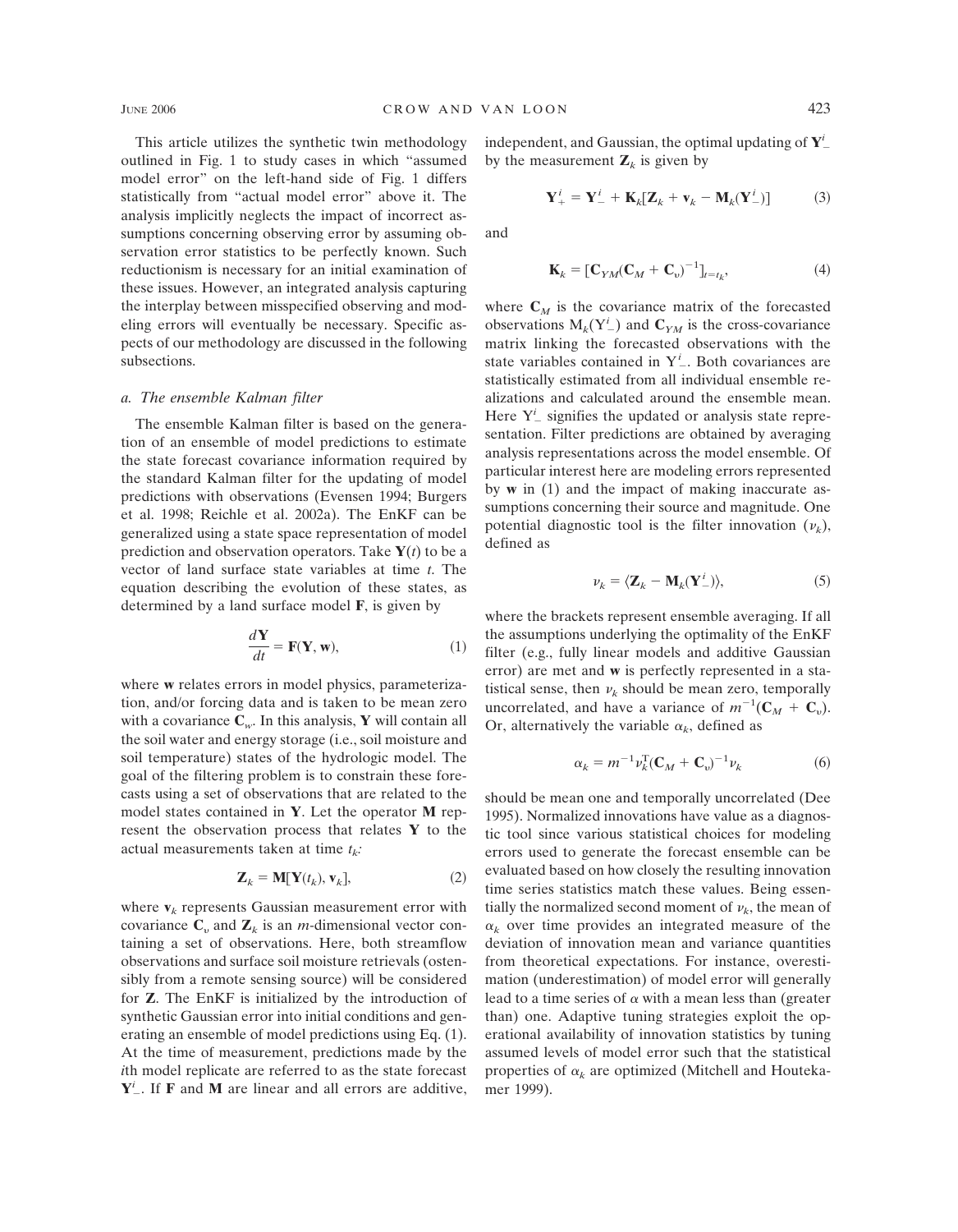# *b. TOPLATS hydrologic modeling*

Land surface modeling is based on TOPMODELbased Land Atmosphere Transfer Scheme (TOPLATS; Famiglietti and Wood 1994) predictions. Baseline algorithms for this particular version of the TOPLATS are found in Peters-Lidard et al. (1997). TOPLATS representation of cold season processes is described in Pauwels and Wood (1999). The expansion of the TOPLATS soil water balance approach from a two- to four-layer model can be found in Crow (2001, 2003). The top three soil layers are TOPLATS surface-zone soil moisture  $(\theta_{\rm sz})$  predictions are based on the linear combination of two dynamic model state variables: the fraction of the land surface saturated from below by the water table  $(f_w)$  multiplied by the soil's saturation capacity  $(\theta_{\text{sat}})$  and the surface soil water content in nonsaturated portions of the basin  $(\theta_{\text{unsat}})$ :

$$
\theta_{\rm sz} = \theta_{\rm sat} f_{w} + \theta_{\rm unsat} (1 - f_{w}). \tag{7}
$$

The calculation of surface-zone soil moisture using a linear combination of a nonsaturated surface soil moisture state and a dynamic fraction representing surface saturation is a common modeling feature for many land data assimilation studies (see, e.g., Walker and Houser 2001; Pauwels et al. 2001; Reichle et al. 2002b; Crow 2003; Crow and Wood 2003; Reichle and Koster 2005). In TOPLATS,  $f_w$  is calculated by assuming subbasinscale spatial variability in water table depth *z* is driven solely by variations in the local soils-topographic index (STI) defined as

$$
STI = \ln[a\overline{T}/T \tan\beta],\tag{8}
$$

where *a* is area drained, *T* is soil transmissivity, and  $\beta$  is local slope. Variations in STI are related to variations<br>
in local water table depth (z) by<br>  $z = \overline{z} - f^{-1}(\text{STI} - \overline{\text{STI}})$ , (9) in local water table depth (*z*) by

$$
z = \overline{z} - f^{-1}(\text{STI} - \overline{\text{STI}}),\tag{9}
$$

where the overbar in  $(8)$  and  $(9)$  represents spatial averaging of quantities within the watershed, and *f* is the vertical decay of saturated hydrologic conductivity. Changes in basin-averaged water table depth *z* are predicted through an areally lumped balance of deep soil drainage, upward diffusion from the water table, direct transpiration from the water table, and base flow (Peters-Lidard et al. 1997). Drainage and diffusion fluxes in unsaturated portions of the basin are calculated using a finite-difference numerical approximation to the Richards equation.

Since  $z < 0$  in (9) indicates surface saturation, the turated fraction of the basin can be calculated as  $f_w = 1 - F(\overline{z}f + \overline{STI})$ , (10) saturated fraction of the basin can be calculated as

$$
f_w = 1 - F(\overline{z}f + \overline{STI}),\tag{10}
$$

where  $F$  is the cumulative density function for STI, typically determined from high-resolution soil and topographic maps. Runoff is modeled as a combination of saturation excess runoff (the product of rainfall intensity and  $f_w$ ) and a separate parameterization of infiltration excess runoff. Base flow *Q* occurs solely from the saturated zone and is modeled as

$$
Q = Q_o \exp(-f\overline{z}).
$$
 (11)

Here, the statistical version of TOPLATS is used, which invokes a type of hydrologic similarity and assumes that all pixels with the same STI will have the same hydrologic response to atmospheric forcings (i.e., precipitation and potential evaporation). Subcatchment-scale variations in rainfall and micrometeorological forcings are neglected and separate TOPLATS calculations are run on discrete intervals of the STI distribution derived from high-resolution soil texture maps and a U.S. Geological Survey (USGS) digital elevation model (DEM). Basin-averaged hydrologic responses are calculated through the weighted averaging of results for each discrete STI interval.

### *c. Site location and model evaluation*

All hydrologic modeling was based on application of TOPLATS to the Big Cabin Creek watershed in northeastern Oklahoma from 1 October 1996 to 30 September 1999. The watershed has very little hydrologic regulation or diversion and is located in a region that has seen extensive fieldwork aimed at the development of remote sensing retrieval algorithms for surface soil moisture. Upstream of the USGS gauging station near Big Cabin, Oklahoma, the watershed has an area of approximately  $1170 \text{ km}^2$ , which is roughly equivalent to the spatial resolution defined through the 3-dB antenna gain (Drusch et al. 1999) of current and next-generation spaceborne radiometers designed to retrieve surface soil moisture (Entekhabi et al. 2004). TOPLATS predictions within the basin were forced by meteorological observations (i.e., rainfall, air temperature, incoming radiation, wind speed, and relative humidity) from the Vinita, Oklahoma mesonet site located near the center of the basin. Soil hydraulic parameters were based on the dominant soil texture found with the basin (loam) and the soil texture/hydraulic parameter lookup table presented in Rawls et al. (1982). However, values of  $\theta_{\text{sat}}$ and surface saturated hydrologic conductivity  $(K_{sat})$ were tuned slightly (from 0.462 to 0.420 and  $3.67 \times 10^{-6}$ ) to  $1.60 \times 10^{-6}$  m s<sup>-1</sup>, respectively) in order to match local soil moisture observations. Vegetation characteristics were varied on a monthly basis according the typical seasonality of the dominant land-cover type in the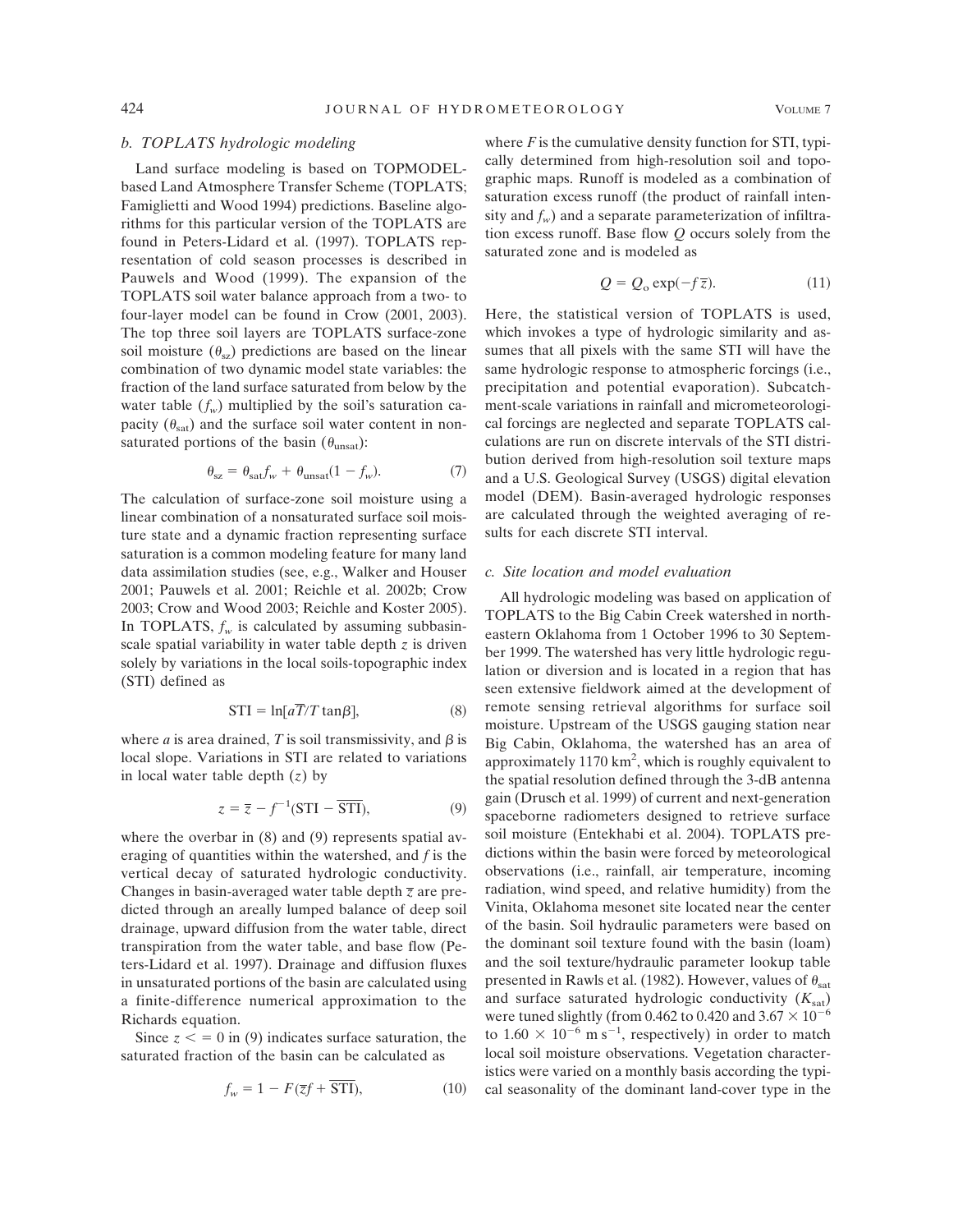basin (grassland). Values for *f* and  $Q_0$  ( $f = 3$  and  $Q_0 =$  $100 \text{ m}^3 \text{ s}^{-1}$ ) were obtained through manual calibration of TOPLATS against USGS streamflow observations.

Comparisons between calibrated TOPLATS results and observed streamflow and surface soil moisture are shown in Fig. 2a. Streamflow observations and predictions plotted in Fig. 2a are 30-day moving averages of daily values. TOPLATS soil moisture predictions plotted in Fig. 2b are for the interval of the STI that corresponds to local topography near the Vinita, Oklahoma mesonet site. Since Oklahoma mesonet soil moisture observations are not available prior to 2002, soil moisture intercomparisons are based on simulations conducted during a later time period (1 October 2002 to 30 September 2003). A good calibrated fit was achieved to both streamflow and surface soil moisture except for soil moisture predictions between December 2002 and April 2003. During this time period, TOPLATS systematically under predicts surface soil moisture by up to  $0.10 \text{ cm}^3 \text{ cm}^{-3}$ . This error is likely due to the misrepresentation of the basin-averaged water table depth  $(\bar{z})$ by TOPLATS and provides a good example of the impact on surface soil moisture dynamics of inaccurately modeling saturation-zone dynamics.

### *d. Modeling error approach*

As illustrated in (7), surface soil moisture predictions in TOPLATS are driven by two key dynamic state variables:  $\theta_{\text{unsat}}$  and  $f_w$ . Short-term fluctuations in  $\theta_{\text{unsat}}$  are due to rainfall flux at the top of the soil column and the cumulative effects of surface evaporation, drainage, and diffusive fluxes between the surface zone and deeper soil moisture states. In contrast,  $f_w$  is based on deeper saturation-zone dynamics and the lateral redistribution of water. Consequently, random errors in precipitation, evaporation, infiltration, and saturationzone recharge impact TOPLATS soil moisture predictions via contrasting processes acting at the top and bottom of the soil column. Here, three different error sources are considered. Model error at the bottom of the soil column is represented by adding mean-zero additive Gaussian noise to the catchment-averaged water table depth:

$$
\overline{z}' = \overline{z} + \gamma_{\overline{z}} \quad \gamma_{\overline{z}} \sim N(0, w_{\overline{z}}), \tag{12}
$$

representing the net impact of model errors in base flow, upward diffusive fluxes, and recharge to the water table. Synthetically perturbed rainfall forcing is generated by multiplying actual rainfall by a mean-unity lognormal random variable:

$$
p' = \gamma_p p \quad \gamma_p \sim \text{Log}_N(1, w_p). \tag{13}
$$



FIG. 2. Comparison of TOPLATS (a) streamflow predictions to USGS observations (both smoothed within a 30-day moving average window) and (b) volumetric surface (0–5 cm) soil moisture predictions against Oklahoma Mesonet observations at the Vinita, OK, site. Mesonet soil moisture data are unavailable for the main analysis period of October 1996 to October 1999.

Surface soil moisture errors between rainfall events are captured by the addition of random Gaussian error directly to  $\theta_{\text{unsat}}$ :

$$
\theta'_{\text{unsat}} = \theta_{\text{unsat}} + \gamma_{\theta_{\text{unsat}}} \gamma_{\theta_{\text{unsat}}} \sim N(0, w_{\theta_{\text{unsat}}}),
$$
\n(14)

which represent the net impact on soil moisture of modeling errors in bare soil evaporation, surface drainage, and the upward diffusive flux of soil water. Representing model error via some combination of noise applied to soil moisture states and rainfall model forcing is a common practice when applying the EnKF to the case of assimilating real observations into a hydrological model (e.g., Crow 2003; Reichle and Koster 2005). For simplicity all three perturbations ( $\gamma_{\overline{z}}$ ,  $\gamma_p$ ,  $\gamma_{\theta_{\text{unsat}}}\rangle$ ) are modeled as mutually independent and temporally uncorrelated in time.

The experimental methodology (see section 2 and Fig. 1) is based on designating a single, unperturbed model realization as truth. A statistical representation of actual model error is specified by selecting "actual"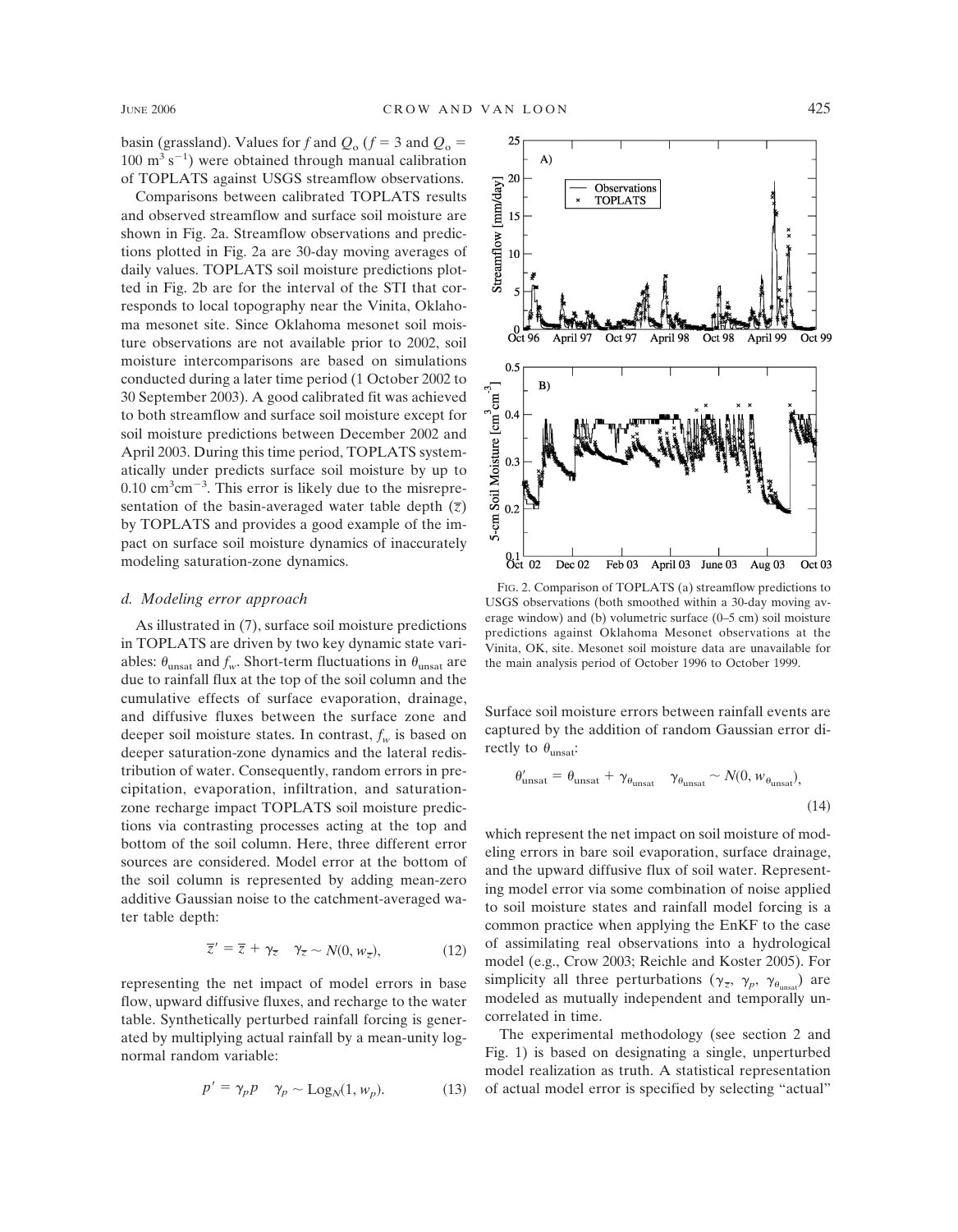

FIG. 3. Improvements in integrated root-zone (0–40 cm) soil moisture predictions when model error is perfectly represented and surface soil moisture observations are assimilated into TOPLATS using the EnKF.

values for the statistical parameters describing its components ( $w_{\overline{z}}$ ,  $w_p$ , and  $w_{\theta_{\text{unmost}}}$ ). Using these error parameters and (12)–(14), a TOPLATS open-loop simulation is generated that represents the uncorrected impact of actual model error on the accuracy of hydrologic predictions (see "modeled states" in Fig. 1). Errors present in the open-loop simulations are then filtered via the implementation of the EnKF to assimilate (on a daily basis) values of "actual soil moisture observations" generated from the original truth simulation (Fig. 1). The EnKF filtering methodology is based on an assumed statistical representation of actual modeling errors. Assumed values of  $w_{\overline{z}}$ ,  $w_p$ , and  $w_{\theta_{\text{unsat}}}$  are used with (12)– (14) to randomly perturb  $\theta_{\text{unsat}}$ ,  $\overline{z}$ , and rainfall and create an ensemble of model predictions that, in turn, is sampled to derive the state forecast error covariance information required by the Kalman filter update Eq. (3). As noted above, the statistical properties of assumed model error driving the ensemble generation may or may not accurately represent actual errors used to perturb the original truth simulations. The focus of the analysis will be on instances in which they do not.

#### **3. Results**

Values plotted in Fig. 3 are based on daily rootmean-square (rms) differences between truth model simulations and both the open-loop (i.e., truth simulations perturbed by actual error) and EnKF filtering cases. EnKF results are based on the case in which both the source (TOPLATS  $\overline{z}$  predictions) and statistical



FIG. 4. Impact on (a) the rmse accuracy of EnKF root-zone soil moisture predictions and (b) the mean normalized innovation  $(\overline{\alpha})$ when the magnitude of assumed model error in  $\overline{z}$  is varied. Dashed horizontal line at 1 indicates theoretical expectation for  $\overline{\alpha}$ .

magnitude ( $w_{\overline{z}} = 0.025$  m h<sup>-1</sup>) of actual modeling error is assumed to be perfectly known. Consequently, assimilating daily surface soil moisture observations (with an assumed absolute volumetric accuracy of 2%) using the EnKF can substantially correct open-loop model errors in TOPLATS root-zone (40 cm) soil moisture predictions.

Assuming knowledge of modeling error is limited only to its source in  $\overline{z}$ , Fig. 4a examines how normalized error in 40-cm soil moisture results (defined as the rmse for EnKF results normalized by the open-loop rmse) varies as a function of the assumed standard deviation of  $\gamma_{\overline{z}}$  (i.e.,  $w_{\overline{z}}$ ) used to perturb TOPLATS  $\overline{z}$  predictions in (12). Each point on the line in Fig. 4 relates the temporally lumped root-zone rmse and innovation statistics calculated when running the EnKF with a particular (constant) choice for assumed model error parameters during the 3-yr period starting in October 1996. The vertical line in Fig. 4 represents the actual value of  $w_{\overline{z}}$  used to originally perturb the model simulations. While overestimating actual model error has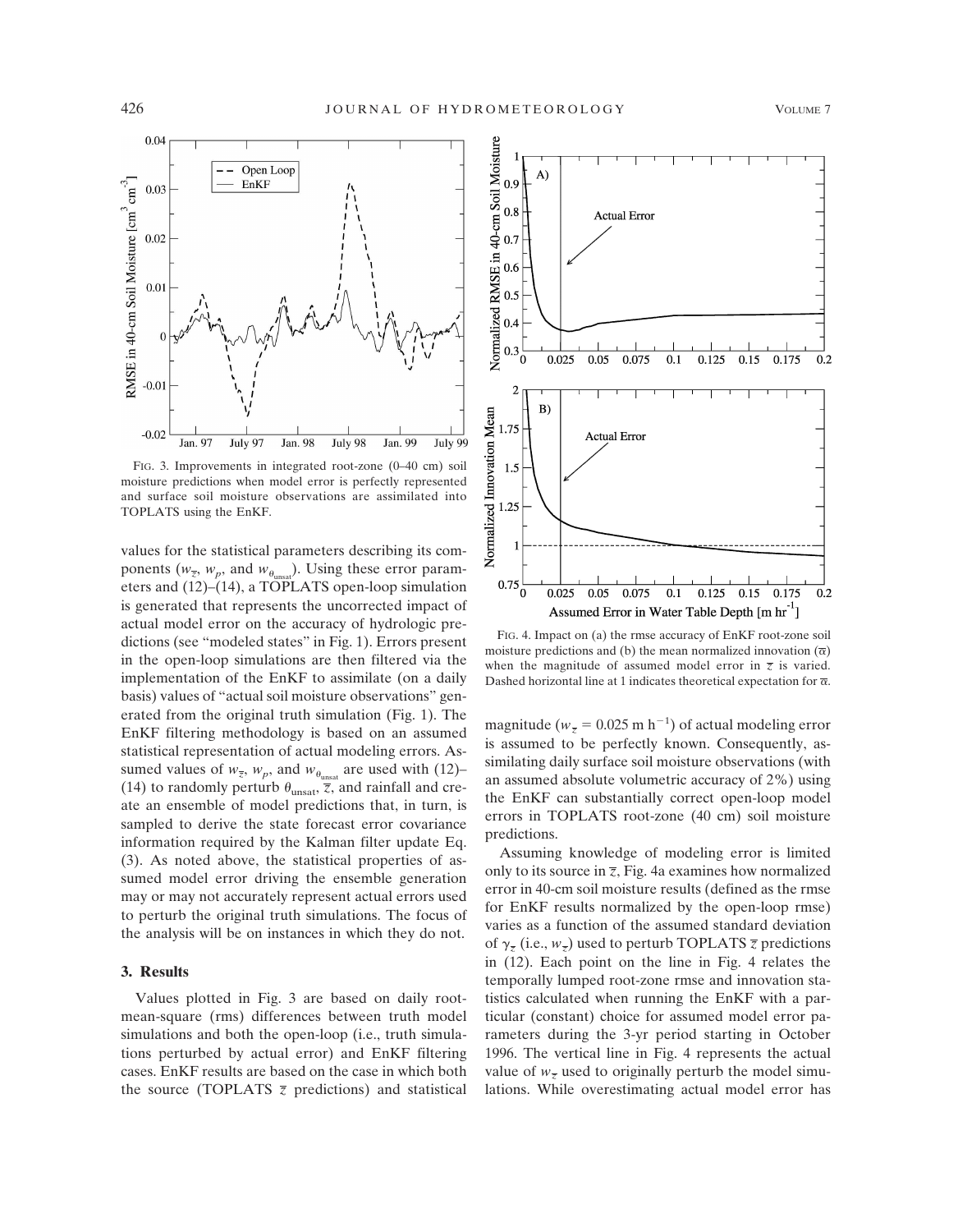little impact on the accuracy of root-zone soil moisture predictions, underestimating the actual error magnitude sharply reduces the accuracy of filtered results and the overall value of remotely sensed surface soil moisture observations for constraining TOPLATS rootzone soil moisture predictions. The critical issue for our analysis is whether such poor performance can be accurately diagnosed using available filter innovations. Figure 4b displays the temporal average of filter innovations  $(\overline{\alpha})$  associated with the same range of assumed model errors. Using the exact actual error of  $w_{\overline{z}} = 0.025$ m h<sup>-1</sup> leads to an  $\overline{\alpha}$  slightly greater than one. This is consistent with previous EnKF-based studies that have noted that, even in cases where model error is perfectly statistically represented,  $\bar{\alpha}$  tends to be slightly greater than one due to the impact of nonlinear physics in land surface models (Reichle et al. 2002b; Crow 2003). Nevertheless, the underestimation of actual model error, as well as associated negative impacts on root-zone soil moisture accuracy, is clearly detectable via excessively large filter innovations in Fig. 4b. That is, given a time series of  $\alpha$  values and a correct assumption concerning the dominant source of modeling error, a properly constructed adaptive filter should be able to converge on a level of assumed modeling error that leads to acceptable EnKF root-zone soil moisture predictions.

### *a. Impact of incorrect model error assumptions*

Adaptive tuning using  $\bar{\alpha}$  becomes problematic if an incorrect assumption is made concerning the ultimate source of modeling error. Figure 5 displays the case where model error is actually caused by random perturbations to surface soil moisture  $\theta_{\text{unsat}}$  ( $w_{\theta_{\text{unsat}}} = 0.01$ )  $\text{cm}^3$  cm<sup>-3</sup> h<sup>-1</sup>) but, for the purposes of generating the EnKF for assimilating surface soil moisture, error is assumed to be caused by fluctuations in mean water table depth. Because the source of model error is misspecified when assimilating soil moisture, normalized rmse values for EnKF root-zone soil moisture predictions rise as assumed error in  $\overline{z}$  is increased. However, observed  $\bar{\alpha}$  levels decrease (toward unity) as assumed error in  $\overline{z}$  increases. Consequently, adaptive tuning would increase  $w_{\overline{z}}$  in an ill-advised attempt to lower  $\overline{\alpha}$ toward unity (solid line in Fig. 5b). Such misguided tuning will severely reduce the rmse accuracy of 40-cm soil moisture predictions (solid line in Fig. 5a) produced via the assimilation of surface soil moisture.

Soil moisture assimilation results in Fig. 5 illustrate the impact of representing model error using random perturbations in  $\overline{z}$  when, in reality, modeling error originates from the inaccurate representation of processes acting along the top of the soil column. Results in Fig. 5 are replotted as the solid line in Fig. 6a by graph-



FIG. 5. For the cases of independently assimilating both soil moisture and runoff, impact on (a) the rmse accuracy of EnKF root-zone soil moisture predictions and (b) mean normalized innovations  $(\overline{\alpha})$  when the magnitude of assumed model error in  $\overline{z}$  is varied and actual model error is in  $\theta_{\text{unsat}}$ . Dashed horizontal line at 1 indicates theoretical expectation for  $\bar{\alpha}$ .

ing the *y* axis of Fig. 5b against the *y* axis of Fig. 5a for the entire range of assumed model error (the *x* axis in Fig. 5). Results in Fig. 6a are for the case of actual error in  $\overline{z}$  ( $w_{\overline{z}} = 0.025$  m h<sup>-1</sup>) and a range of assumed error magnitudes in  $\overline{z}$ ,  $\theta_{\text{unsat}}$ , and rainfall. For simplicity, both actual and assumed model error are limited to a single source.

Figures 6b and 6c are analogous except for actual error in  $\theta_{\text{unsat}}$  ( $w_{\theta_{\text{unsat}}}$  = 0.01 cm<sup>3</sup> cm<sup>-3</sup> h<sup>-1</sup>) and rainfall  $(w_p = 1)$ , respectively. The vertical line indicates the location of the  $\bar{\alpha} = 1$  line that an adaptive filter would attempt to converge on via iterative modifications to assumed error parameters. Crosses mark the closest possible approach for the adaptive filter to this optimum value. Figure 6 highlights two potential obstacles to the successful implementation of an adaptive filter.

First, there exists the possibility of a spurious local minimum where, because of an incorrect assumption concerning the source of modeling error, the tuning of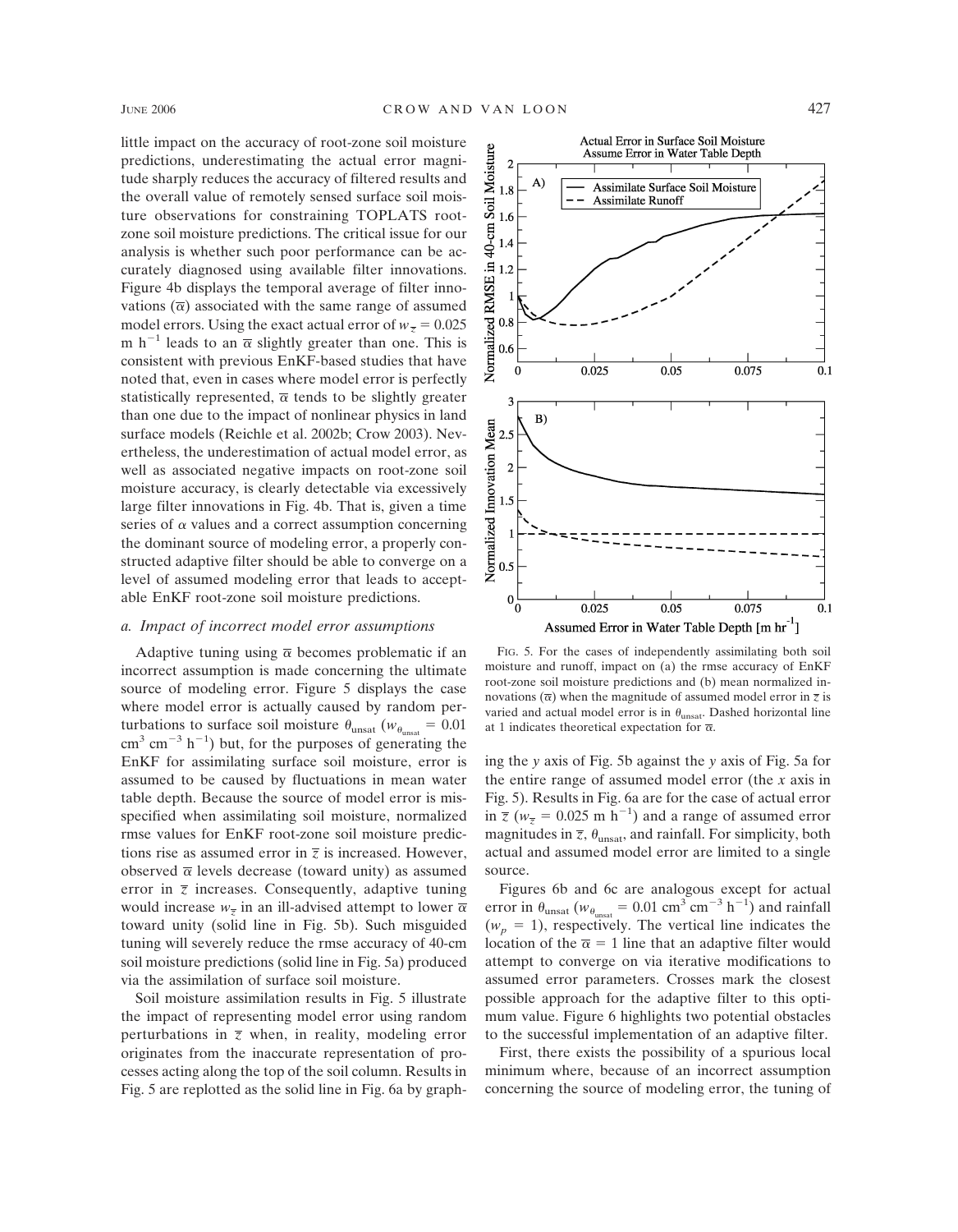

FIG. 6. Relationship between mean normalized innovations  $(\overline{\alpha})$ and normalized EnKF-based root-zone soil moisture predictions for the case of actual error in model (a) surface soil moisture predictions, (b) rainfall forcing, and (c) water table depth predictions for the case of assimilating surface soil moisture. Assumed model error for each is varied according to both its source and magnitude.

the wrong error type to move  $\bar{\alpha}$  toward unity leads to progressively worse filter predictions. See, for example, the case of assumed error in  $\overline{z}$  and rainfall in Fig. 6a where actual error is in  $\theta_{\text{unsat}}$ . In both cases, tuning the wrong error source to produce better innovation statistics leads to a steady reduction in the accuracy of EnKF root-zone soil moisture predictions. The application of an adaptive filter in such cases will actually worsen root-zone soil moisture predictions relative to what is possible without data assimilation (i.e., a normalized error of one on the *y* axis in Fig. 6). This interpretation is supported by Table 1, which plots the rmse for optimal innovation statistics—the closest approach of curves in Fig. 6 to  $\overline{\alpha} = 1$  (indicated by crosses). If  $\theta_{\text{unsat}}$ is correctly identified as the source of modeling error, adaptive tuning will lead to a relative reduction of 25%

TABLE 1. Normalized 40-cm soil moisture rmse for calibrated ENKF results (assimilating surface soil moisture) for various combinations of assumed and actual error types. Error magnitudes were calibrated such that  $\bar{\alpha}$  is as close to one as possible. The best (i.e., closest to unity)  $\bar{\alpha}$  values obtained during calibration are given in parentheses.

|                       | Assume: $\theta_{.7}$ | Assume: rainfall | Assume: $\overline{z}$ |
|-----------------------|-----------------------|------------------|------------------------|
| Truth: $\theta_{sz}$  | 0.77(1.00)            | 1.01(2.06)       | 1.62(1.49)             |
| Truth: rainfall       | 0.45(1.00)            | 0.31(1.19)       | 0.45(1.05)             |
| Truth: $\overline{z}$ | 0.65(1.00)            | 0.54(1.37)       | 0.43(1.00)             |

in modeling error. However, incorrectly choosing to tune innovations via adjustments to either  $\bar{z}$  or rainfall error parameters results leads to EnKF predictions that are less accurate than their respective open-loop cases.

A potential solution to this problem is to perform a broad enough optimization during adaptive filtering such that the possibility of all three sources of model error is accounted for. That is, ensuring that the adaptive filter is able to find the model error type associated with globally optimal innovation statistics. However, even if a powerful enough optimization scheme could efficiently locate such a global minimum, a second undesirable possibility for adaptive filtering is that the best innovative statistics (for all three possible errortype assumptions) is associated with optimization of the wrong error type. In this case the best obtainable innovation statistics would not reflect the correct error representation. For instance, in Fig. 6b, the best 40-cm soil moisture rmse results are realized by tuning rainfall error parameters—the correct error source. However, better innovation statistics (but reduced root-zone soil moisture accuracies) arise when either  $\bar{z}$  or  $\theta_{\text{unsat}}$  error parameters are tuned. The parenthetical values in Table 1 represent the closest approach of  $\bar{\alpha}$  to unity obtainable for each particular assumption concerning the source of modeling error. While the lowest rmse for 40-cm soil moisture is always obtained by assuming the correct error source, an incorrect error assumption can lead to as good, or better, innovation statistics.

# *b. Sensitivity to error magnitude*

One concern is the potential sensitivity of results to rather arbitrary choices made concerning the magnitude of actual observing and modeling errors. To examine sensitivity to assumptions concerning the magnitude of observation and modeling errors, results were also generated (but not shown) for the cases of doubled error (from 2% to 4% volumetric) in daily surface-zone soil moisture retrievals and for the cases of baseline 2% soil moisture measurement error and both doubled and tripled values of modeling errors (i.e.,  $w_{\theta_{\text{untest}}}, w_{\overline{z}}$ , and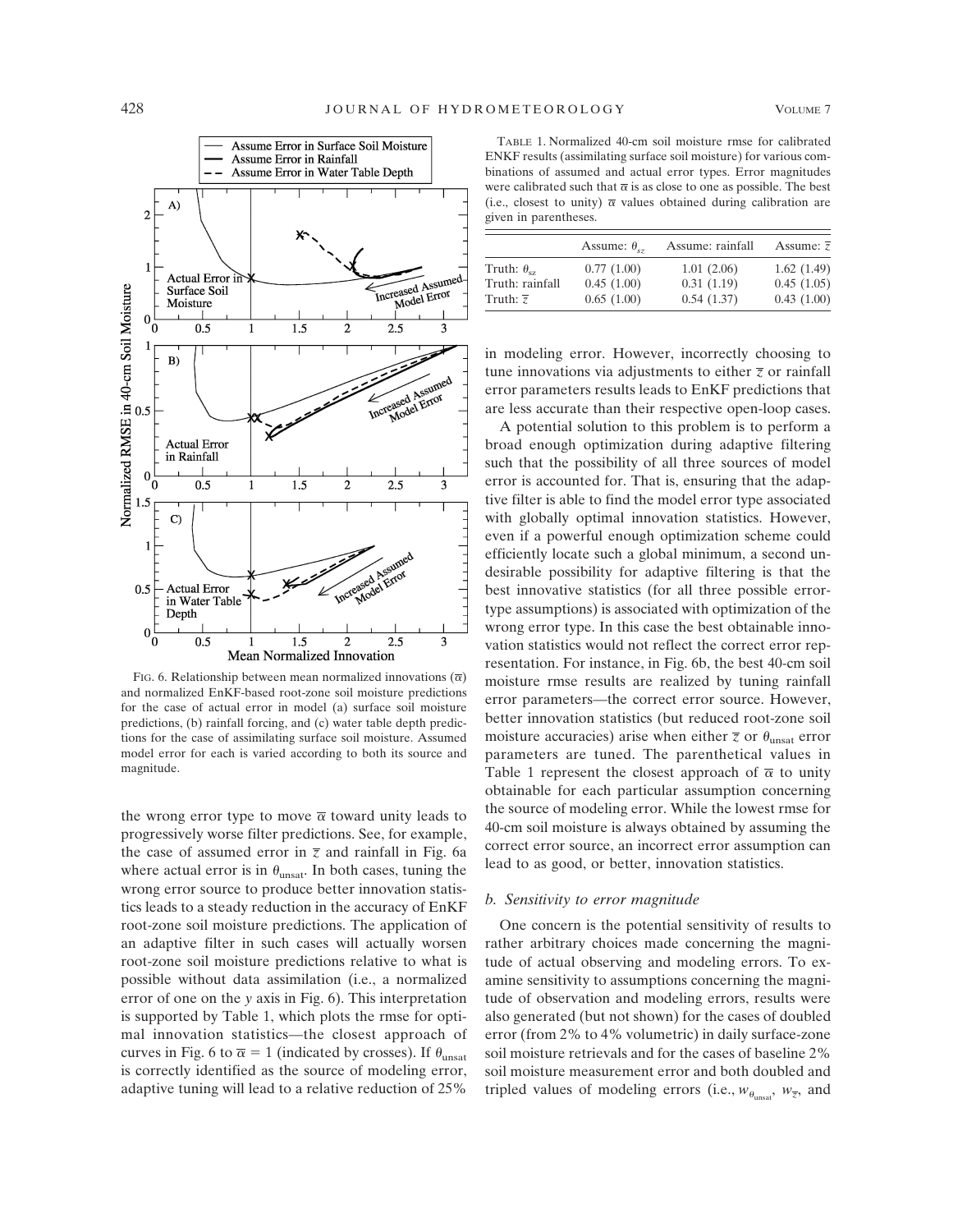$w_p$ ). As expected, increased observation errors tended to move normalized rmse for EnKF predictions toward unity as increased weight is shifted to model open-loop predictions. However, there was no qualitative change in the appearance or interpretation of results. Baseline choices for modeling errors used in this analysis led to rms open-loop errors in root-zone soil moisture predictions on the order of 0.5% to 3% volumetric (Fig. 3). Doubled and tripled modeling error led to slightly less sensitivity to the selection of assumed error source (i.e., column to column variations along a given row of Table 1 are reduced) but did not qualitatively change results.

# *c. Impact of diffuse error sources*

Results in Figs. 3–6 are all based on synthetic simulations where actual (and assumed) modeling error is intentionally restricted to a single source. In reality, land surface modeling errors will likely arise from a broad range of sources. Figure 7 plots results for the case where actual model error arises simultaneously from additive noise in  $\overline{z}$ ,  $\theta_{\text{unsat}}$ , and multiplicative rainfall noise ( $w_{\overline{z}} = 0.025$  m h<sup>-1</sup>,  $w_{\theta_{\text{unsat}}} = 0.01$  cm<sup>3</sup> cm<sup>-3</sup> h<sup>-1</sup>, and  $w_p = 1.0$ ), while assumed error is restricted, in turn, to only one of these three error sources and tuned using  $\overline{\alpha}$ . This is done to mimic the likely case in operational settings where assumed model error does not fully characterize the true complexity of actual modeling error(s). Calibration results in Fig. 7 are well behaved in the sense that adjusting error magnitudes to force mean normalized innovations closer to unity generally leads to lower normalized error. That is, the spurious local minimum problem noted in Fig. 6 is largely avoided. However, in a global sense, there remains the problem that using innovation statistics to choose the error type (and magnitude) that leads to the best innovation statistics does not always ensure the best 40-cm soil moisture predictions. Note that the error source whose tuning produces the best innovation statistics (surface soil moisture) actually leads to the poorest filter output (i.e., highest normalized rmse), while the error source whose optimized innovation mean is furthest from one (rainfall) produces the best 40-cm soil moisture results.

### *d. Innovation temporal correlation*

In addition to the sampled mean of  $\alpha_k$ , the temporal correlation coefficient of  $\nu_k$  ( $\rho_{\nu}$ ) provides a diagnostic variable on which to base adjustments to assumed levels of model error. If the EnKF is operating in accordance with its underlying assumptions, including an accurate representation of model error, then the  $\nu_k$  time series should be temporally uncorrelated ( $\rho_{\nu} = 0$ ). A correlated time series can be taken as evidence that



FIG. 7. Relationship between mean normalized innovations  $(\overline{\alpha})$ and normalized EnKF-based root-zone soil moisture predictions for the case of actual error is distributed between model surface soil moisture predictions, rainfall forcing, and water table depth predictions, and assumed model error is limited to a single source.

model errors are being improperly represented in the filter. To determine if some of the adaptive filtering difficulties encountered in Fig. 6 and Table 1 can be addressed using this additional diagnostic, results in Table 1 were regenerated in Table 2 by tuning the EnKF so that the absolute value of  $\rho_{\nu}$  was minimized. Intercomparison of results in Tables 1 and 2 reveals that calibrations based on  $\rho_{\nu}$  (Table 2) and  $\bar{\alpha}$  (Table 1) yield very similar results. In particular, it does not appear the  $\rho_{\nu}$ -based calibration avoids the adaptive filtering problems noted in Table 1. For instance, as in the case of optimizing  $\overline{\alpha}$ , tuning  $\overline{z}$  errors (when the actual error source is noise in  $\theta_{\text{unsat}}$  predictions) to minimize

TABLE 2. Normalized 40-cm soil moisture rmse for calibrated ENKF results (assimilating surface soil moisture) for various combinations of assumed and actual error types. Error magnitudes were calibrated such that  $\rho_{\nu}$  is as close to zero possible. The best (i.e., closest to zero)  $\rho_{\nu}$  values obtained during calibration are listed in parentheses.

|                          | Assume: $\theta_{sz}$ | Assume: rainfall | Assume: $\overline{z}$ |
|--------------------------|-----------------------|------------------|------------------------|
| Truth: $\theta_{\rm cz}$ | 0.71(0.00)            | 1.14(0.21)       | 1.62(0.03)             |
| Truth: rainfall          | 0.43(0.00)            | 0.31(0.04)       | 0.45(0.00)             |
| Truth: $\overline{z}$    | 0.64(0.00)            | 0.54(0.17)       | 0.37(0.00)             |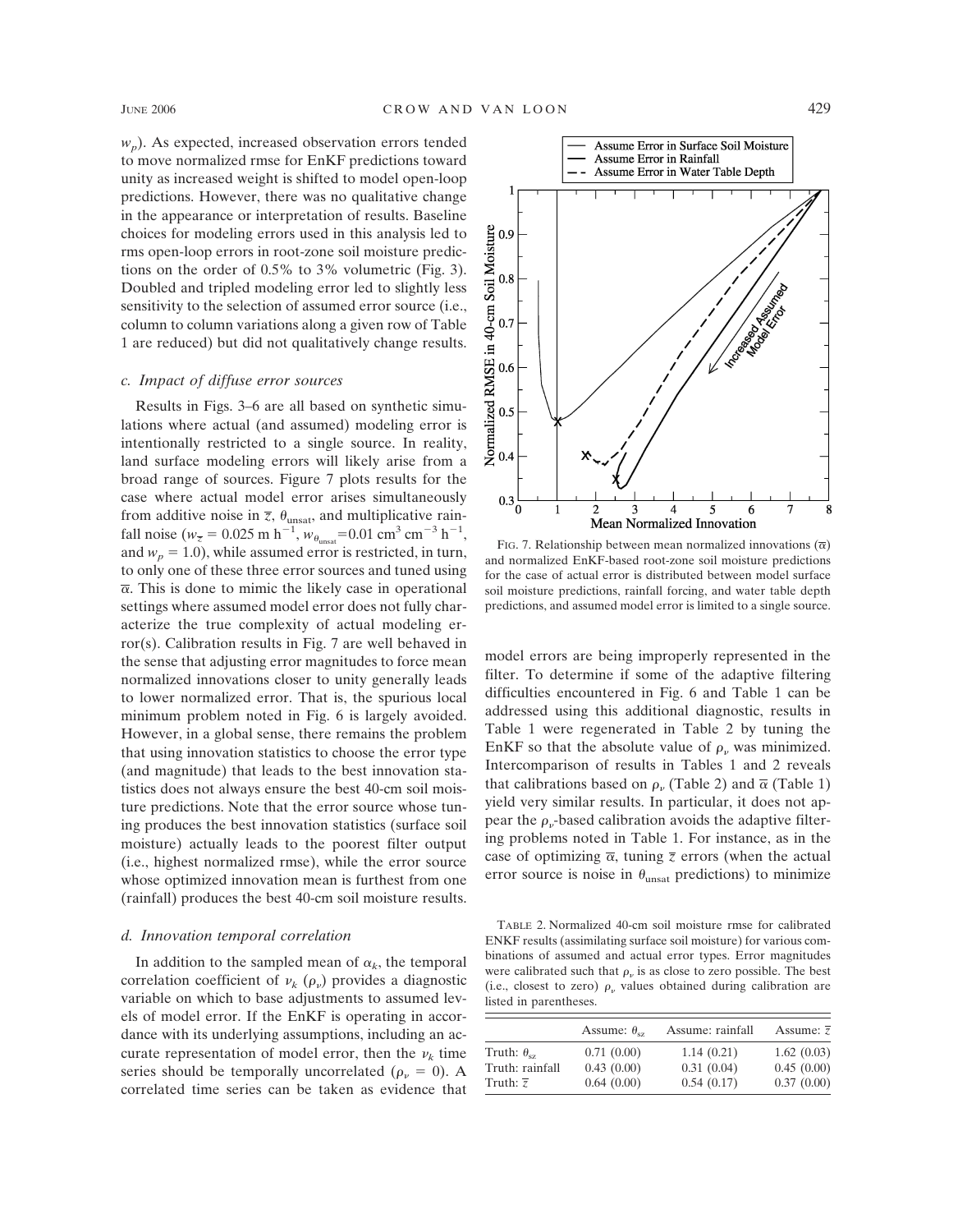$\rho_{\nu}$  leads to root-zone soil moisture errors that exceed the open-loop case (i.e., normalized errors greater than one). In addition, for the case of actual error in rainfall, better  $\rho_{\nu}$  statistics are obtainable via calibration of the wrong error parameters,  $w_{\overline{z}}$  and  $w_{\theta_{\text{unsat}}},$  versus tuning of the rainfall error parameter. As a result, even a perfect global optimizing algorithm will be unable to converge on the error source associated with the best root-zone soil moisture filtering results. Overall, the close correspondence between results in Tables 1 and 2 implies that  $\rho_n$  is too closely tied to  $\overline{\alpha}$  to serve as a valuable independent diagnostic for accurately constraining hydrologic modeling errors.

# *e. Value of ancillary runoff observations*

One potential solution for adaptive filtering problems is constraining EnKF results with additional observations. In addition to the assimilation of surface soil moisture, Fig. 5 also examines the case of assimilating runoff observations. Runoff magnitudes are assumed known from streamflow observations within a relative accuracy of 20% and the basin is assumed small enough such that the time lag between runoff generation and streamflow observations can be safely neglected. Actual error is assumed to be due to random noise in  $\theta_{\text{unsat}}$ predictions and assumed error to variations in *z*. While increasing the magnitude of error in  $\overline{z}$  improves the statistics for soil moisture innovations, it makes runoff innovations worse (i.e., moves the dashed line away from one in Fig. 5b). If streamflow observations are available, this incapability will provide a critical diagnostic that allows data assimilation systems to avoid the pitfall associated with adaptively tuning the wrong error type within a land surface model (section 3a). By strongly fluctuating  $\overline{z}$ , the filter can (wrongly) induce sufficient variability in  $\theta_{sz}$  such that  $\theta_{sz}$  innovations will approach a mean of one. However, such excessive variations in  $\overline{z}$  will also induce excessive background spread in the model-predicted runoff ensemble. This excessive spread is detectible in filter innovations if runoff observations are available and jointly considered.

The most natural way to consider runoff observations is to include them in the observation vector and jointly assimilate both runoff and surface soil moisture observations. Figure 8 replots Fig. 6 for the case of assimilating both surface soil moisture and surface runoff. As in Fig. 6, actual and assumed error is assumed to be restricted to a single error source, and plotted lines demonstrate the relationship between mean normalized innovations  $\overline{\alpha}$  and normalized error for a range of assumed model error. In contrast to Fig. 6, the dual assimilation of both surface soil moisture and runoff



FIG. 8. Relationship between mean normalized innovations  $(\overline{\alpha})$ and normalized EnKF-based root-zone soil moisture predictions for the case of actual error in model (a) surface soil moisture predictions, (b) rainfall forcing, and (c) water table depth predictions and the dual assimilation of both runoff and surface soil moisture. Assumed model error for each is varied according to both its source and magnitude.

appears to correct the false global minimum problem. That is, the best innovation statistics (i.e., the closest approach of  $\bar{\alpha}$  to one) are associated with correct assumption concerning the type of model error. This is reiterated in Table 3. Note how, in contrast to Tables 1 and 2, the best-tuned innovation statistics are associated with the correct error assumption (and thus the lowest error in EnKF results).

#### **4. Discussion and summary**

Because of its Monte Carlo basis, the EnKF can address a wide variety of error sources in geophysical models. This is often cited as a key advantage for its application to hydrologic models where error can arise from a range of sources (Crow and Wood 2003). However, large gaps exist in our knowledge concerning the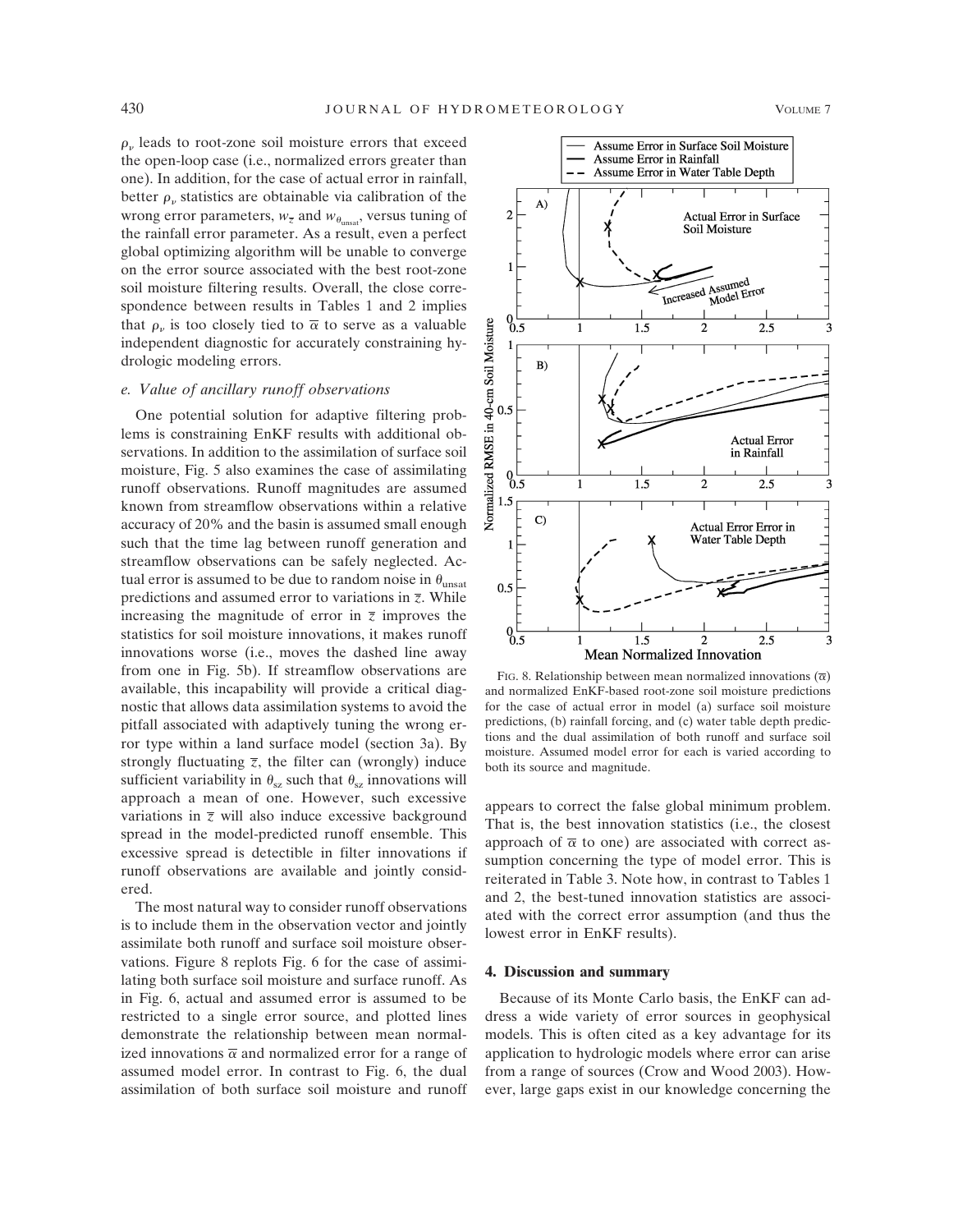TABLE 3. Normalized 40-cm soil moisture rmse for calibrated ENKF results (assimilating surface soil moisture and runoff) for various combinations of assumed and actual error types. Error magnitudes were calibrated such that  $\bar{\alpha}$  is as close to one as possible. The best (i.e., closest to unity)  $\bar{\alpha}$  values obtained during calibration are listed in parentheses.

|                       | Assume: $\theta_{sz}$ | Assume: rainfall | Assume: $\overline{z}$ |
|-----------------------|-----------------------|------------------|------------------------|
| Truth: $\theta_{ex}$  | 0.73(1.00)            | 1.83(1.23)       | 0.83(1.63)             |
| Truth: rainfall       | 0.58(1.18)            | 0.24(1.17)       | 0.47(1.26)             |
| Truth: $\overline{z}$ | 1.07(1.58)            | 0.43(2.13)       | 0.40(1.00)             |

magnitude and ultimate source of error in hydrologic modeling predictions. Consequently, it is reasonable to expect that the operational application of sequential data assimilation filters to assimilate remotely sensed soil moisture will rely heavily on diagnostic tools like filter innovations to obtain model error statistical information. This analysis examines the potential for using filter innovations to correctly tune model error parameters in such a way that EnKF-based predictions of root-zone soil moisture are optimized.

Results in Table 1 and Figs. 5 and 6 highlight two fundamental challenges facing adaptive filtering strategies aimed at tuning hydrologic model error parameters based on surface soil moisture innovation statistics. First, there exists the potential for spurious local minimums where optimization of the wrong error parameter can actually progressively degrade EnKF results to accuracy levels below what is obtainable for the comparable open-loop case (see Fig. 5). Second, globally optimal innovation statistics do not necessary correspond to the model error parameters that provide the best EnKF results (Table 1). Consequently, tuning of soil moisture innovation statistics to globally optimal levels does not always guarantee optimal EnKF-based root-zone soil moisture predictions (Fig. 6). Results in Fig. 6 are based on the relatively simple case where assumed and actual modeling errors are limited to a single source. Figure 7 presents results for a more realistic case in which actual model error is distributed among a range of sources and assumed error used to generate model ensembles (and the EnKF) is limited to only a single source. The tuning of only a single-error source (again via soil moisture filter innovations) to represent a broader range of errors appears to avoid much of spurious local minimum problem noted in Fig. 6. However, it remains the case that the best (worst) calibrated filter innovations are associated with tuning the wrong (correct) error type and the highest (lowest) error in EnKF root-zone soil moisture predictions (Fig. 7).

Results also clarify the potential of additional diagnostic statistics to detect and correct for impacts associated with incorrect model error assumptions. Calibrating model error such that the temporal correlation of innovations  $(\rho_{\nu})$  was minimized led to results that were qualitatively similar to calibrating against  $\overline{\alpha}$ (Tables 1 and 2) and does not resolve the adaptive tuning difficulties described in section 3a. However, expanding the observation vector to include both surface soil moisture and surface runoff appears to offer a useful additional constraint on model error. In particular, the availability of runoff observations allows for the detection of incorrect model error assumptions and leads to a more intuitive relationship between filter statistics and filter performance where the best global innovation statistics are associated with the best filtering performance (Table 3 and Fig. 8). This suggests that the dual assimilation of runoff and soil moisture will provide a data assimilation framework that is more amenable to adaptive filtering approaches than systems that assimilate only surface soil moisture. More research is required to determine how broadly results can be extrapolated among basins with differing hydrologic, climatic, and geomorphologic characteristics. However, the hydrologic phenomenon underlying many of the difficulties described here is the saturation of low soilstopographic index areas by a rising water table. Consequently, results may be applicable only to basins humid enough to sustain appreciable levels of saturationexcess runoff.

For simplicity, perturbations used to simulate various sources of modeling error were assumed to be mutually independent and temporally uncorrelated. Both assumptions may qualitatively impact results presented in section 3. The impact of cross-correlated state perturbations depends on the degree of cross correlation in combination with the feedback between the respective model state variables (Ljung 1999). Filter sensitivity to error misspecification may be enhanced when cross correlation is present but assumed to be absent. Likewise, temporal autocorrelation in model perturbations can be modeled using state augmentation procedures (Reichle et al. 2002a). However, failure to account for existing autocorrelations can also degrade filter performance. Finally, it is worth noting that, relative to the approach employed here, more sophisticated methods for estimating model bias and statistical uncertainty have been presented in the systems and control literature. Here the problem is often referred to as filter divergence, referring to the fact that the ensemble sample drifts gradually from the true state and no longer produces a meaningful state forecast. Examples of such techniques include nonstationary stochastic embedding, model error modeling based on prediction error methods, and set membership identification (Reinelt et al. 2002).